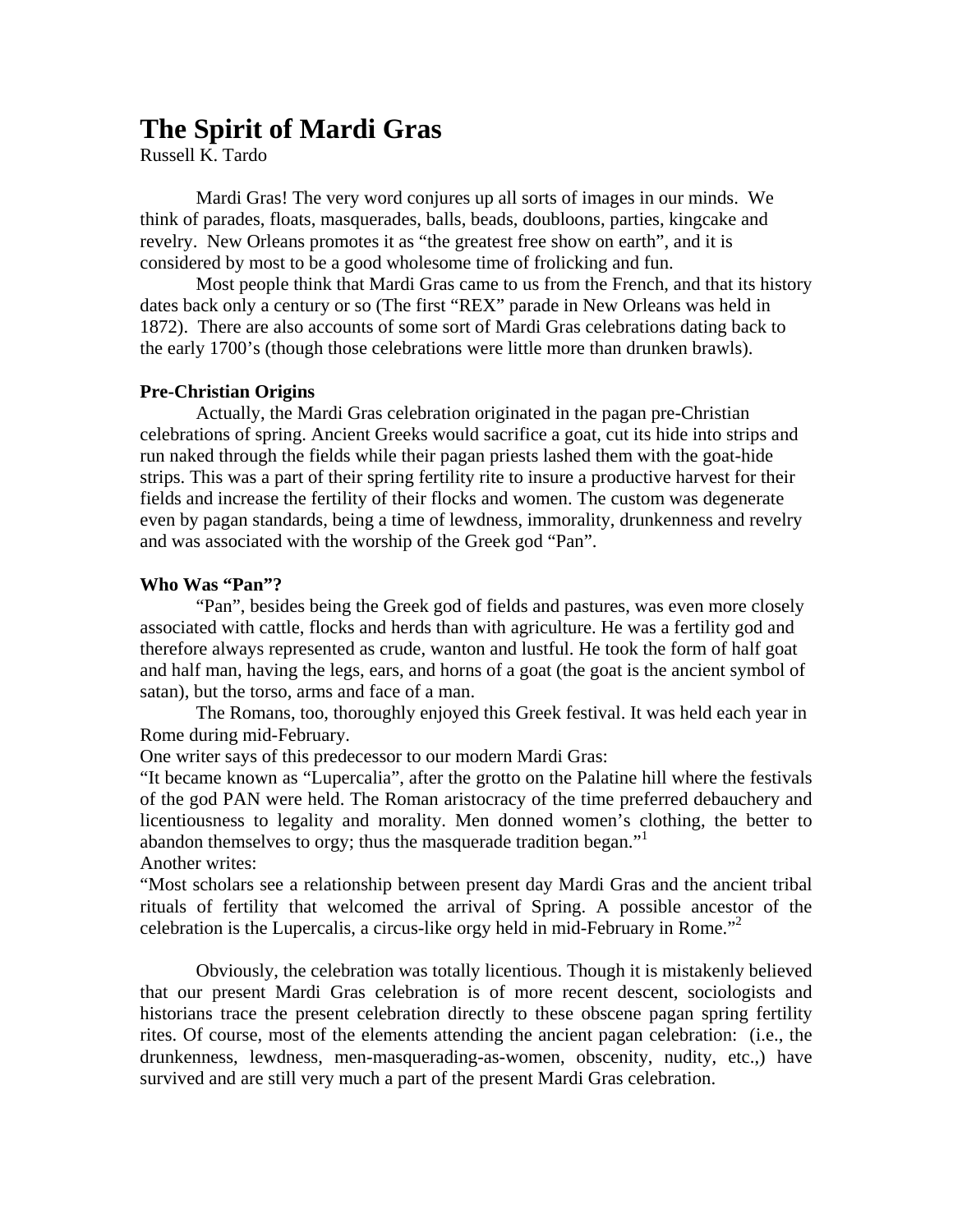## **Deplored by the Early Christian Church**

Naturally, the early church considered the whole thing an abomination, and had nothing to do with it. However, as time progressed the purity and Godly intransigence of the early church deteriorated into an impure and ungodly tolerance of such things. Laborde said:

"Leaders of the new Christian church deplored the depravity and tried to stop it. Unsuccessful, they switched tactics. What they could not suppress, they absorbed…the Church made the spring rites an acceptable feasting before the Lenten season of penance and abstinence. They called the celebration *carnelevare*- a Latin word that can be loosely translated as "farewell to the flesh"-in recognition of the period of fasting from meat that would follow."<sup>3</sup>

# **If You Can't Beat 'Em, Join 'Em!**

 Unfortunately, by this time the church was deeply compromised in its faith, morals, doctrine and practice. Instead of resisting it actually began to absorb the blatantly pagan festivals that it had failed to suppress and adopted an "if you can't beat them, join them" outlook. For instance, in 325 AD the Council of Nicea fixed the date for the Easter celebration. It would vary each year but always fall on the first Sunday after the first full moon following the Spring Equinox. They also fixed "Ash Wednesday" as the beginning of "Lent", which was supposed to be a 40 day period of fastings, abstinence and selfdenial in preparation for Easter.

## But as one writer observed,

"During the medieval period, rules for abstinence became strict. Then it was the custom to refrain from all meats, milk, and its various products, and eggs; also a person was supposed to eat only in the evening." $4$ 

 Thus, the day before Ash Wednesday was **Carnival!** It meant "farewell to flesh" (at least for the Lenten season). The French called it **MARDI GRAS** or **FAT TUESDAY**  because it was a day to gorge oneself on flesh and all milk and egg products. Not surprisingly, the symbol for Mardi Gras is a huge, fat bull; the *"Boeuf gras"* (the fatted bovine).

#### **The Bull, an Old Testament Symbol of Baal**

 Christians should remember that Baal, the ancient Canaanite god (who once almost supplanted true worship in Israel, cf. I Ki. 19:18) was represented as a bull! BAAL the bull was to them a symbol of virility, strength, and fertility. Perhaps you may also recall that at least twice in her history, Israel was made to sin through idolatry when Aaron produced a "calf" (Lit. "a young bull") of gold (cf. Ex. 32); and again when Jeroboam had two golden calves made (I Ki. 12:28). In both instances God condemned all who were involved not only in the production of these idols, but also in the worship of them.

 Certainly we cannot believe that God in heaven is pleased today when the float carrying the huge BOEUF GRAS is drawn through the streets of New Orleans amidst a virtual sea of uplifted hands, and the "throw me something" cry of revellers who implore this modern BAAL for trinkets, doubloons, or other "tokens" of his favor.

 Dear reader, the significance of all of this is unmistakable. The symbolism is all there. More than mere fun and frivolity is taking place. The **real** spirit of Mardi Gras is: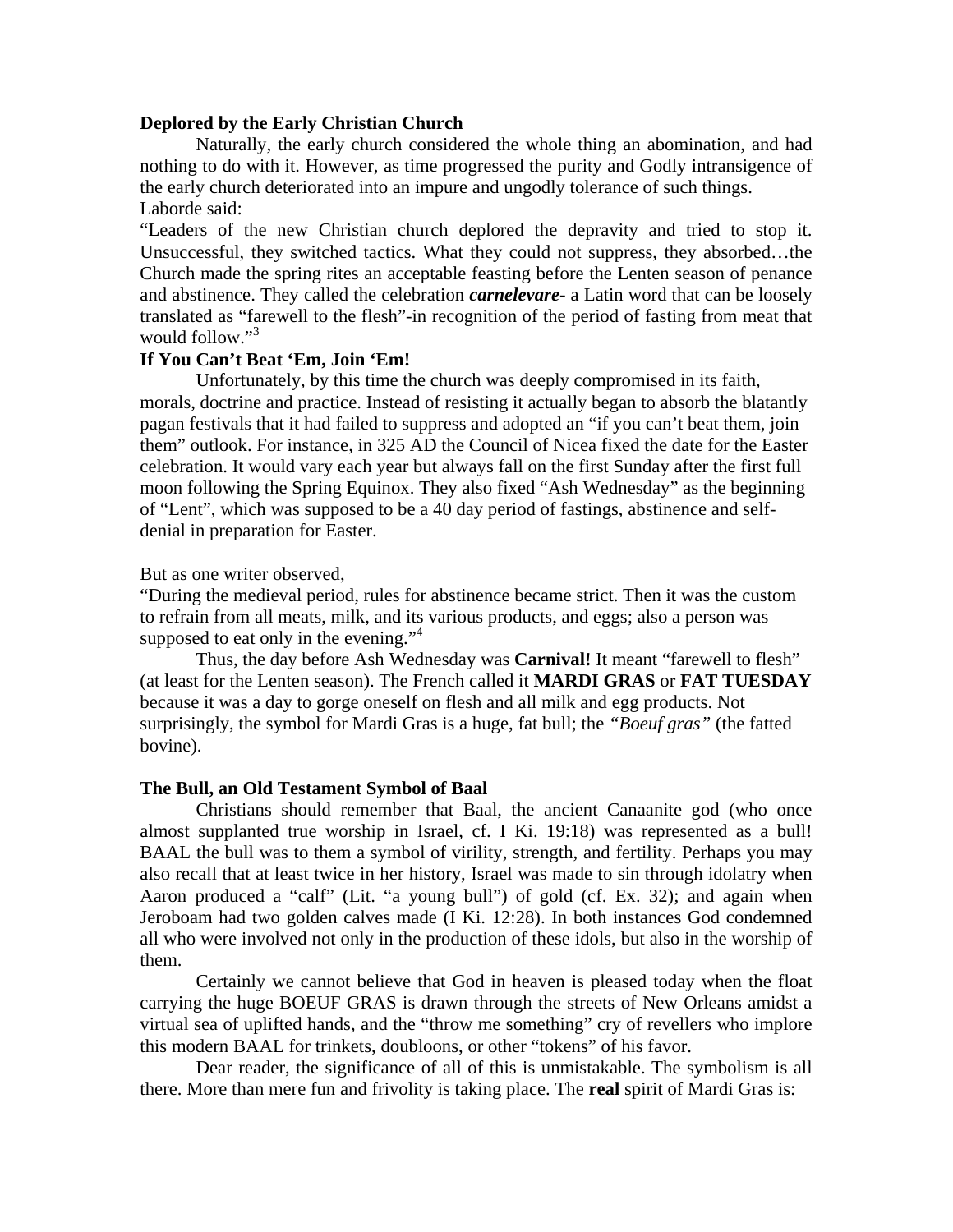**1. The Spirit of Idolatry!** This is readily seen in the history of the holiday, which is richly steeped in Egyptian, Grecian and Roman fertility rites, and the lewdness, revellings, drunkenness and nudity that characterize them. As we have already observed, the very same spirit prevails today!

Undoubtedly, the idolatrous spirit of the celebration is exposed for all to see in noting that the titles of the carnival parades are named in honor of the very same ancient pagan gods that the Holy Scriptures condemn. In fact, over half of the parades are actually named after pagan deities.

## **GOD IS NOT AMUSED**

 Are Christians so spiritually blind to think that God would "wink" at Mardi Gras? Do we doubt His outrage over these practices? Is it possible that church goers actually believe the whole celebration to be "all in fun"?

 This much is certain. The GOD OF THE BIBLE IS NOT LAUGHING. He never has and never will take the sin of idolatry lightly. In fact, He warns us in Exodus 23:13 to:

 "… make no mention of the name of other gods, neither let it be heard out of thy mouth."

 With such direct Scriptural commands not to even mention the names of the pagan deities whose worship destroyed millions of souls, how can we who claim to serve Him be found attending balls and parades held in honor of the very same gods that have contended with our God through the centuries for the souls of men? And who else but Satan himself could have inspired men to resurrect these deities from out of the pages of history books, and promote their homage anew?

#### **Christian, Should you be honoring:**

 SATURN-the Roman god of agriculture, time, and celebration. He was so important in Roman mythology that both a day (Saturday) and a planet were named in his honor.

 ATLAS-who, in Greek mythology, was the Titan who carried the world on his shoulders.

 PANDORA-who, according to Greek mythology, was the first woman created (not Eve as revealed in the Scriptures).

ALLA- the Muslim god.

OKEANOS-Greek god of oceans and fertile valleys.

RHEA-the "mother-god", mother of mighty ZEUS.

 HERCULES-the mythological son of Zeus, and legendary strongman of ancient Greece.

 THOR-the Scandinavian god of rain and thunder (Our "Thursday" is named after him). He was depicted by ancient Norsemen carrying a great hammer and riding across the sky in a chariot pulled by goats.

PEGASUS-the white winged horse of the mythological Greek gods.

 APHRODITE-Grecian goddess of love and sex. The Romans called her VENUS. In the Bible, this very same pagan goddess is referred to as "Ashtoreth", "Ishtar",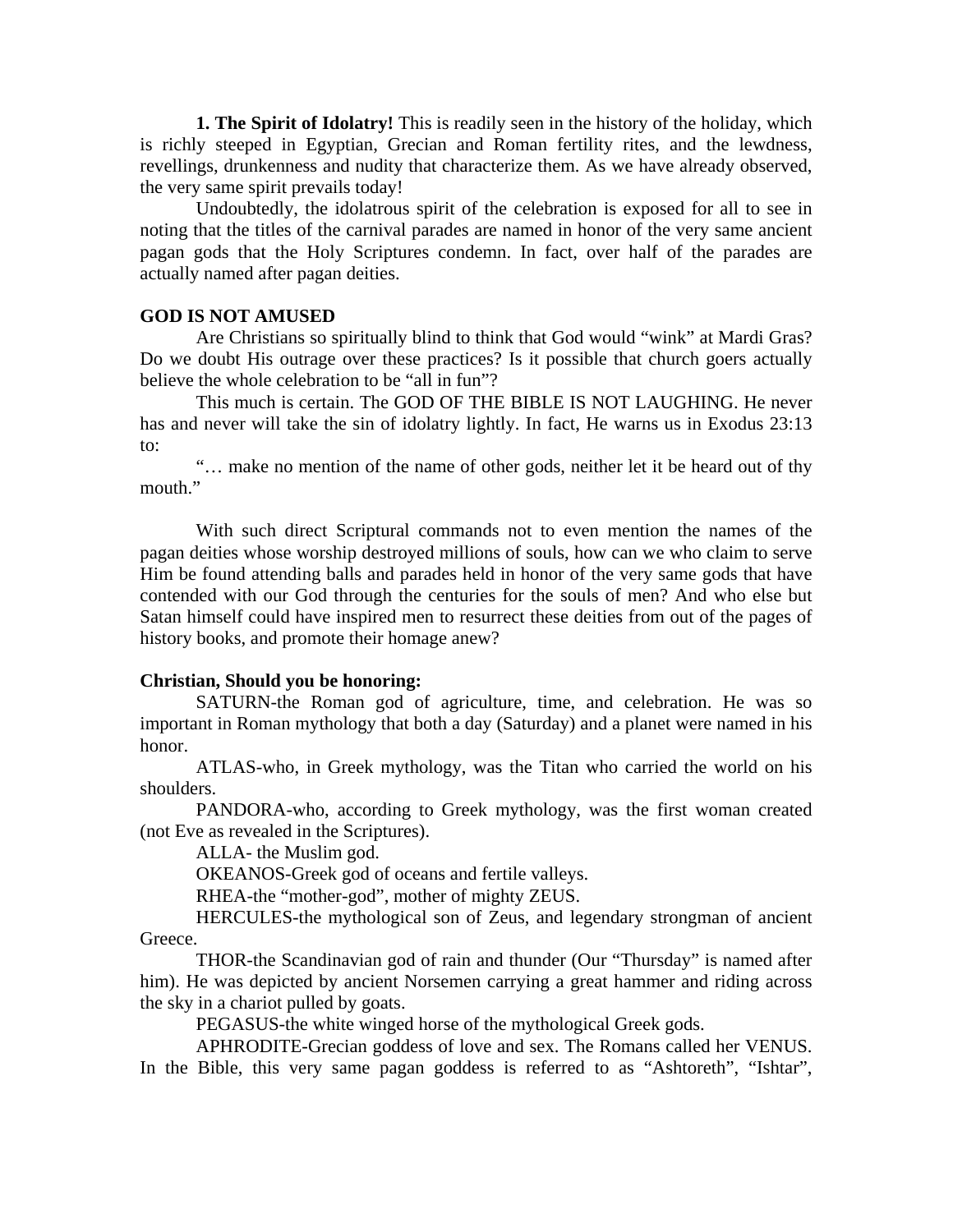"Astarte", or "the Queen of Heaven". (Judges 2:13 and 10:6 reveal that Ashtoreth was worshipped by idolatrous Hebrews during the time of the Judges.)

MOMUS-Greek god of mockery and the son of night.

MINERVA-daughter of Zeus, goddess of wisdom.

 HERMES-messenger to the gods, and god of travel. The Romans called him MERCURY. (Mentioned by name in Acts 14:12 when the superstitious pagans thought Paul was a god after the healing of the crippled man in Lystra.)

IRIS-goddess of the rainbow.

 AMOR-god of eroticism and sensuality. The Romans called him EROS or CUPID (Valentines Day is actually held in his honor).

 DIANA-the moon goddess. Mentioned in Acts 19:24, 27-28, she was a fertility goddess usually represented with numerous breasts. The temple of Diana in Ephesus was one of the seven wonders of the ancient world.

 BABYLON-though not the name of a "god", it still represents all that is false in religion.

## **GOD IS JEALOUS!**

 "For thou shalt worship no other god: for the Lord, whose name is Jealous, is a jealous God" (Ex 34:14).

 Are we so foolish to think that our jealous God is not grieved when His people honor these gods each year at Mardi Gras? In Scripture, when His people forgot how jealous He really was for their affections and sought out other gods, His chastening hand quickly reminded them.

 Can we honestly imagine Paul or any of the holy Apostles going to a parade in honor of these pagan gods? Can you imagine them raising up their hands to the passing floats of THOR, or DIANA, and yelling for trinkets? Diana was the very goddess over whom the riot erupted in Ephesus that nearly cost Paul his life in Acts 19! And the worship of these very deities were then dragging millions of souls into hell! Christian, how can we sit on two sides of the same fence, realizing all that Mardi Gras represents?

Scripture declares:

"Ye cannot drink the cup of the Lord, and the cup of devils: ye cannot be partakers of the Lord's table, and the table of devils. Do we provoke the Lord to jealousy?" (I Cor. 10:21- 22)

And that's not all! There is:

 ULYSSES-god of bravery ENDYMION-god of fertility and eternal youth. ISIS-a fertility goddess. THOTH-Egyptian god of wisdom and science. POSEIDON-god of the sea. BACCHUS-god of wine and inebriation. PROTEUS-shepherd god of the oceans. ARGUS-Greek god with 1000 eyes. ZEUS-chief ruler of all the Greek gods.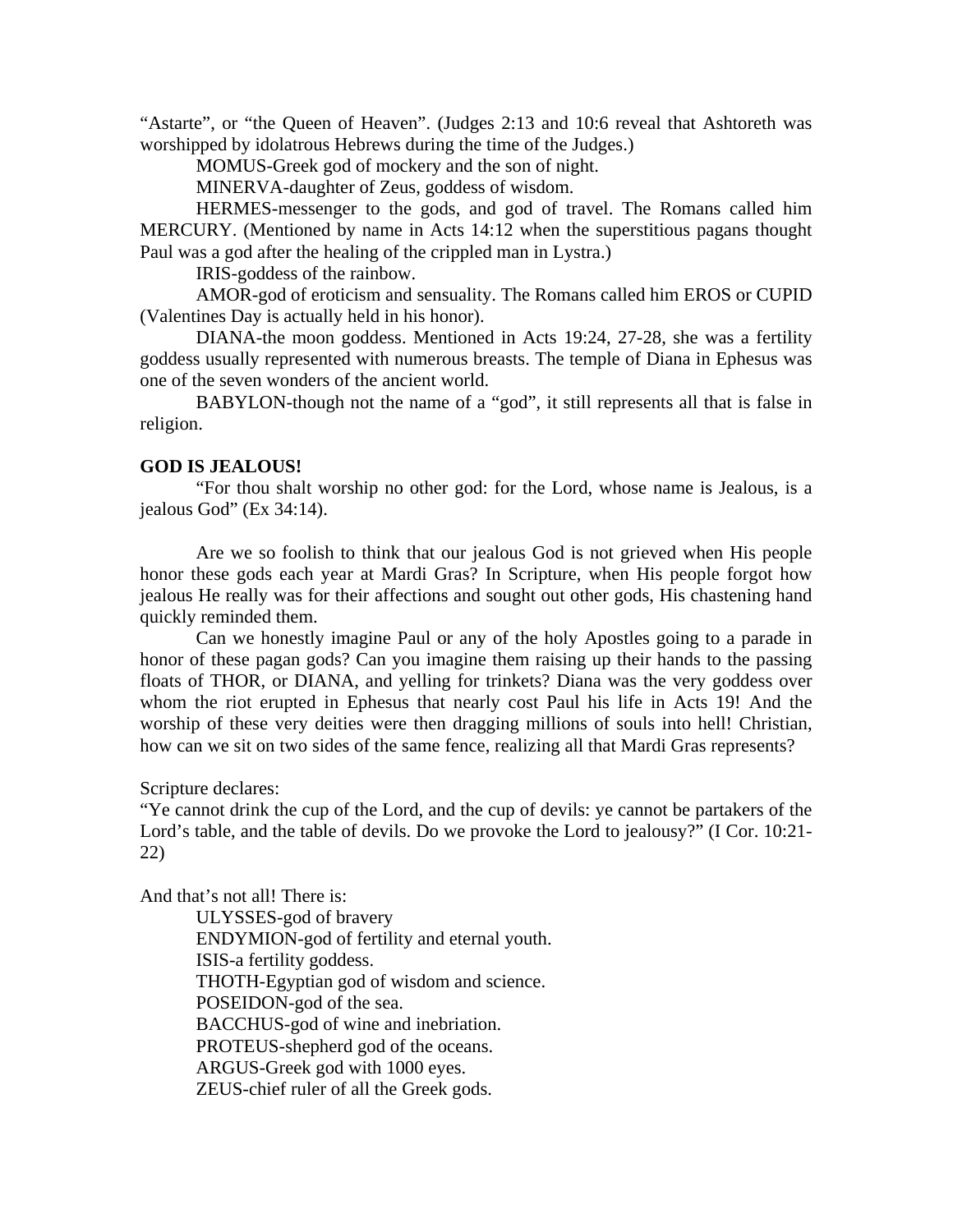And besides these, numerous parades named in honor of other gods, such as Aquarius, Adonis, Gemini, Electra, Midas, Nike, Orion, Pan, Phoenix, Juno, and Satan no longer parade.

# The fact is, **the majority of Mardi Gras parades honor the demon gods that have sent countless souls to hell!**

The spirit of Mardi Gras is first and foremost **the spirit of Idolatry!** 

#### **Scripture says:**

"Wherefore my dearly beloved, keep yourselves from idols." (I Cor.10:14)

"Little children, keep yourselves from idols." (I Jo.5:21)

 "But…idolators…shall have their part in the lake which burneth with fire and brimstone: which is the second death (hell)." (Rev.21:8)

 Furthermore, there is a demonic and idolatrous significance lurking behind the custom of masquerading during Carnival. In a revealing article, The NEW ORLEANS TIMES PICAYUNE staff writer Margaret Fuller said in an article entitled:

#### **What's Really Behind the Mardi Gras Masks?**

 "But behind the sequins and war paint, and deep under the light-hearted Carnival spirit, is there some quirk in the human personality that makes people want to mask? And if so, is there some twist in each individual's psyche that makes him choose the alteridentity he does?

 Enter the anthropologists and sociologists, who assure us that yes, there certainly may be a darker side to Carnival.

 Joseph V. Guillotte, Ph. D., associate professor of anthropology at the University of New Orleans, says that maskers have been traced at least as far back as the Ice Age. The proof is a dated drawing from southwestern France of the Dancing Sorcerer, a man dressed in a reindeer costume.

 Among early man, masking was considered a conduit to the supernatural, Guillotte says. A man donned a mask and believed he was possessed by the spirit of a god or dead ancestor who was trying to communicate with the living.

 'The individual becomes the character the mask depicts…. Masking (or costuming) altered the state of consciousness.'5

 In the same article, Fuller quotes Fred Koenig, Ph. D., professor of social psychology at Tulane University:

 "Masks are a way of being anonymous, and if you wear a mask, 'you take on a different persona.' Among the early tribes, men who wore masks were considered crueler toward their enemies than those who did not. Certainly nobody is claiming that masking at Carnival has anything to do with cruelty. But, Koenig says, 'You can be a little drunker, a little wilder, a little more primitive.' Furthermore, at Carnival 'people will be more tolerant of you,' he says. 'Normal rules are gone. Traditional routines are put on hold."<sup>6</sup>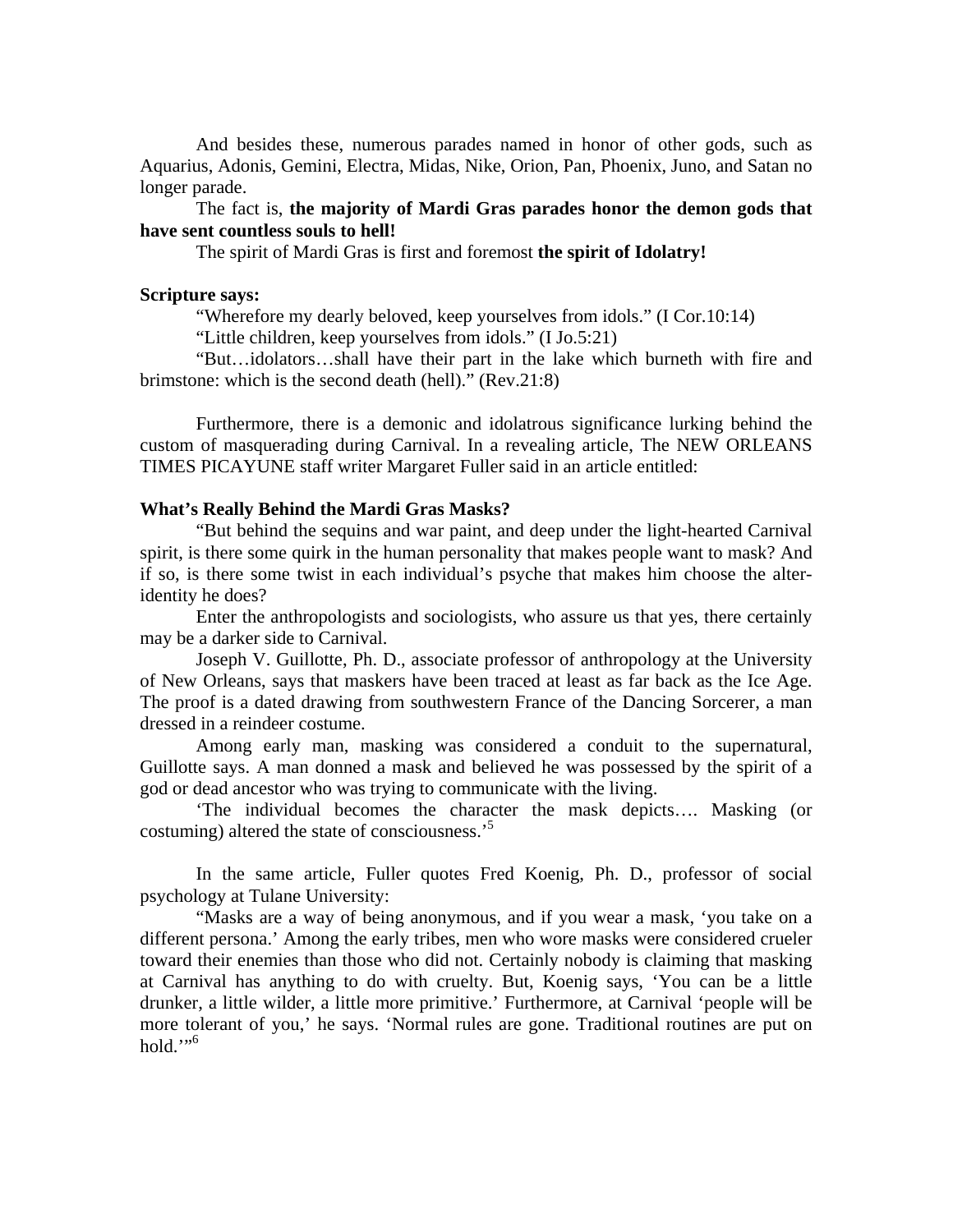Thus there can be no doubt that dark, demonic, even mind-altering forces are behind not only masking, but most of our Mardi Gras celebration.

2. The Real Spirit of Mardi Gras is **the spirit of revelry and excess!** 

God repeatedly warns us against such behavior, as in Gal.5:19-21:

 "Now the works of the flesh are manifest, which are these: Adultery, fornication, uncleanness, lasciviousness, idolatry, witchcraft, hatred, variance, emulations, wrath, strife, seditions, heresies, envyings, murders, drunkenness, **revellings**, and such like: of the which I tell you before, as I have also told you in times past, that they which do such things shall not inherit the kingdom of God."

 The Greek word translated "revellings" conveys the thought of *"letting go"*. It means *to cast off all restraints, to let go of all rules and principles of propriety, to cast off all inhibitions,* and *to overindulge* in everything. It means to be wild, riotous and excessive, displaying an "anything goes" attitude.

 As anyone who has ever been to Mardi Gras would attest, this is the prevalent spirit of the celebration. **It is one, big, sensual, drunken party**. It is a time to publicly parade one's sin through the streets and to flagrantly indulge in wanton behavior. Every kind of immorality imaginable occurs at this time of year, even to such a degree that one commentator called it **NAUGHTY-GRAS.** 

#### **MARDI-GRAS, Dream or Nightmare?**

During Mardi Gras, crime and violence surge. Drunken brawls occur everywhere and riotous parade-goers fight, push, and punch each other over worthless beads and trinkets thrown from passing floats. Adults and children are crushed to death virtually every year as a result of falling or being pushed under the wheels of floats (During the Carnival celebration at Rio in 1982 over 16,000 people were injured in fights and accidents, and over 240 were killed). Over here, thieves, pickpockets, and prostitutes flood into the city in droves, all hungry for their "piece of the action". Homosexuals come out of the closet and strut like peacocks through the French Quarter, staging their own parades and costume contests. It is one huge drunken orgy of sin, and New Orleans just loves it! Why? Because to New Orleans, perhaps more than **anything Mardi Gras means money!** (Over 300 million dollars was spent for Carnival in 1988!) It is not therefore, difficult to see why the Bible places the love of money as the root of **all** evil (I Tim.6:10).

 The discerning Christian, however, readily recognizes that this is the very same spirit of the ancient pagan celebrations (The Lupercalia, the Bacchanalia, the Saturnalia, etc.)! This is hell's holiday, not heavens, for it is against everything God is for, and is for everything God is against. As we read in the Scriptures above, these very sins send multitudes to hell.

**3. It Is The Spirit of Hypocrisy!** The day after Carnival, many of these sanctimonious Mardi Gras revellers attend church on Ash Wednesday (hangover and all), and have ashes smeared on their foreheads in order to be forgiven of their premeditated sins of the previous day (Actually, the ashes are to supposedly serve as a reminder of their eventual death, a death they hardly seem to fear). In abject ignorance they contemplate the personal sacrifices they plan to make during the unscriptural 40 day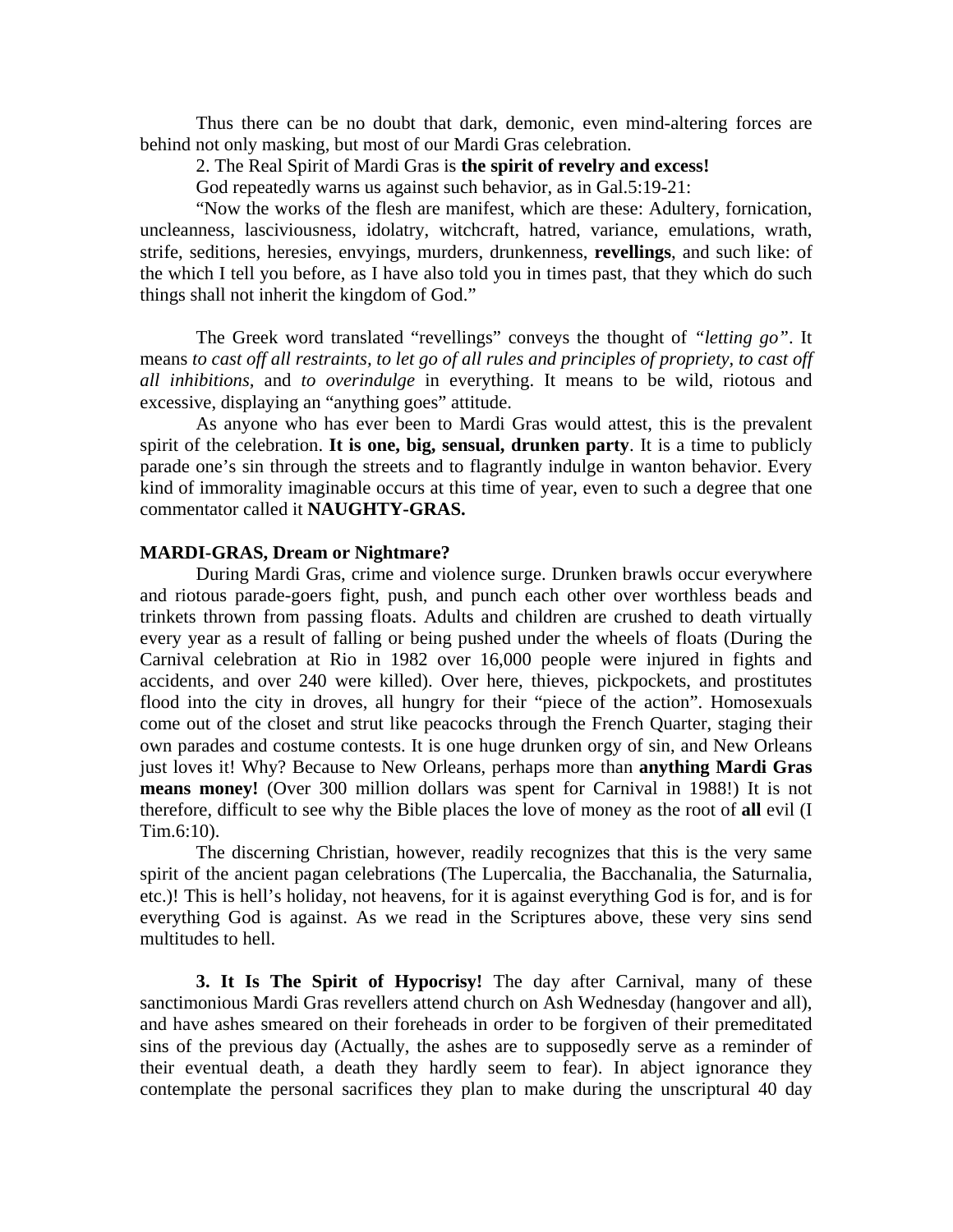Lenten season (i.e., to give up candy bars, ice-cream, X-Rated movies, or cut back on cigarettes or booze, etc.) failing to realize that **God demands holiness in the everyday lives** of His followers, and apart from such holiness, no one will ever enter into heaven (Heb.12:14).

"Know ye not that the unrighteous shall not inherit the kingdom of God? Be not deceived: neither fornicators, nor idolaters, nor adulterers, nor effeminate, nor abusers of themselves with mankind, nor thieves, nor covetous, nor drunkards, nor revilers, nor extortioners, shall inherit the kingdom of God" (I Cor.6:9-10).

Furthermore, **it is hypocritical** for Christian parents to raise their children in church, have them attend Sunday School, Bible training, etc., and then turn around and bring them to sinful festivals held in honor of the pagan deities that Christ hates! But the most shameful parental hypocrisy of all is to encourage the children to raise their hands (as though in homage and worship) before the passing parade named to honor false demon gods, yelling for worthless trinkets!

# **The Bible warns:**

"If we have forgotten the name of our God, or stretched out our hands to a strange god; Shall not God search this out?" (Ps.44:20-21)

"Have no fellowship with the unfruitful works of darkness, but rather reprove them." (Eph.5:11)

"And I would not that ye should have fellowship with devils." (I Cor.10:20)

"Wherefore come out from among them and be ye separate, saith the Lord, and touch not the unclean thing: and I will receive you, and will be a Father unto you, and ye shall be my sons and daughters, saith the Lord Almighty." (II Cor.6:17-18)

# **"But we can't deprive the children!"**

 Parents who excuse their sinful participation in Mardi Gras under the guise of "not wanting to deprive their children of the fun of Mardi Gras parades", etc. fail to realize that if we lack the backbone to preserve them from the sin of idolatry now, we'll never restrain them from the sins of sexual immorality, drug addiction, and alcoholism later.

 Unmistakably, Mardi Gras is the one day in which people abandon themselves completely to sinful behavior, wantonness, and excess. It glorifies the heathen gods that Christ hates, and its parades are a spiritual defilement to all who claim to love God.

 Those who truly love Christ and want to please Him should have nothing to do with it.

"You spent enough time in the past doing what the world likes to do, when you lived in unbridled immorality, lusts, drunkenness, wild celebrations, drinking parties, and the abominable worship of idols." (I Pet.4:3, BECK, N.T. In the Language of Today)

"For ye were sometimes darkness, but now are ye light in the Lord: walk as children of light."  $(Eph.5:8)$ 

# **Notes**

1Errol Laborde, MARDI GRAS! Picayune Press, N.O.LA. p.33. 2Arthur Hardy, NEW ORLEANS MARDI GRAS GUIDE, 1982 ed. p.9.